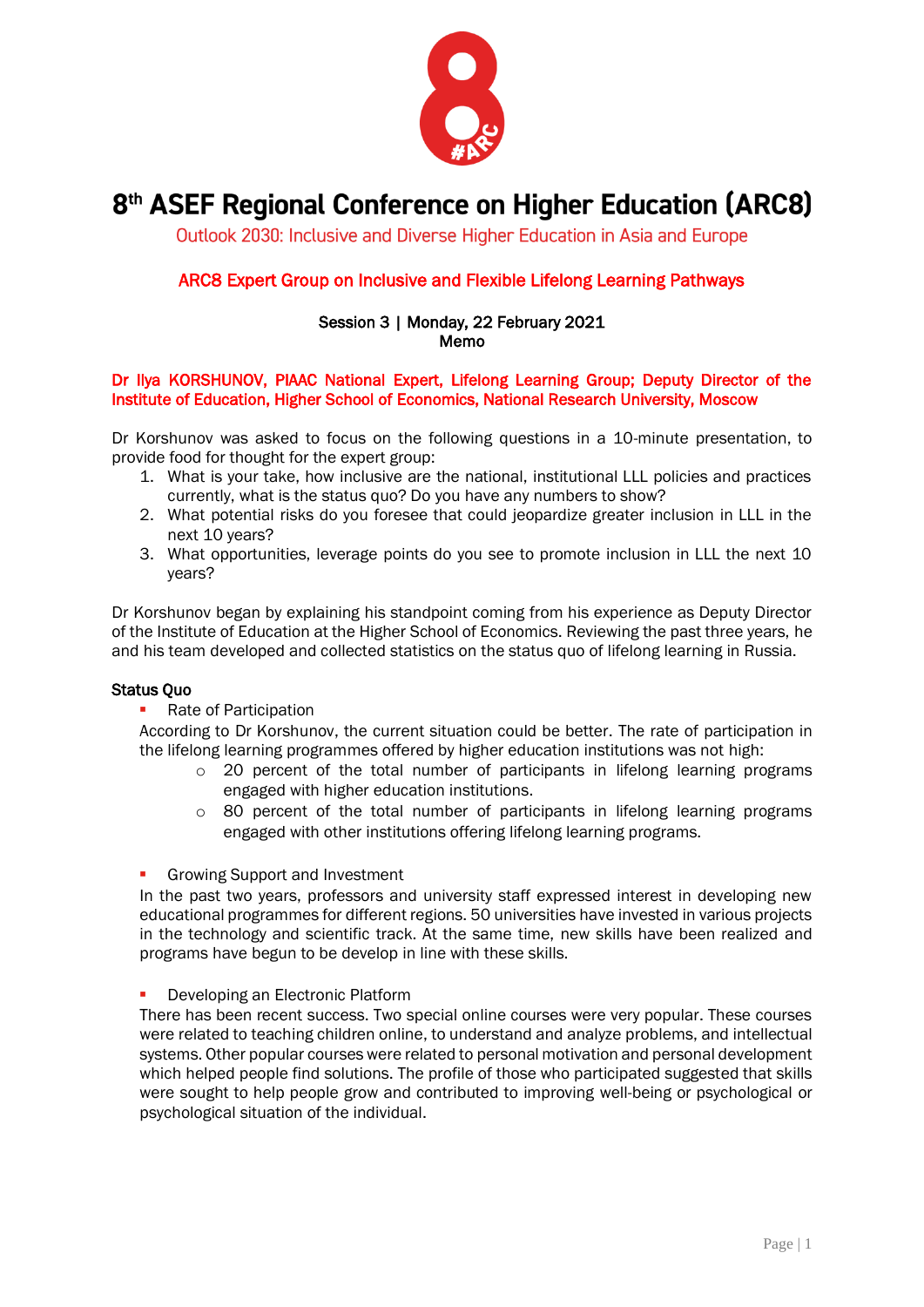A correlation was found, of those who took part in lifelong learning programs, it was observed that their productivity and overall well-being improved. Lifelong learning programs contributed positive outcomes to participants.

### **Summary**

In this instance, lifelong learning programmes are developed by universities because the university system is the biggest educational system in Russia. This university system investigated lifelong learning opportunities for individuals to pursue lifelong learning and gain skills, which is part of freedom. It opens the possibility to start a new business, to finance their own enterprises, and so on. The focus by the large system of universities granted more independence from difficulties and various troubles, and would promote a better environment and situation in the programs and in the workplace. Based on the past two years, Dr Korshunov explained, that programs were not that successful. Only 20% percent of the total number of participants in lifelong learning programs engaged with higher education institutions.

The presentation of Dr Korshunov was followed by comments and questions from members of the expert group:

### Dr Alexandra IOANNIDOU, Secretary and Board Member, European Society for Research on the Education of Adults (ESREA); Internationalisation Unit – Executive Department, DIE – Leibniz Centre for Lifelong Learning, Germany

According to Alexandra, higher education sector takes a big space in the education landscape in Germany too. However, it is the adult education sector that is really the biggest sector in terms of number of participants, teachers, trainers, and coaches involved.

Based on OECD data, the percentage of people who had attained a tertiary degree in Russia stood at 57 percent. Whereas, the percent of people who attained a tertiary degree in Germany stood at 29 percent. Thus, it is more common to have this path to higher education in Russia than it is in Germany.

In other countries, the government would choose to pursue developing vocational education and training, when what is important is for universities to offer lifelong learning opportunities. The question then is posed, is the high rate due to the Russian government's focus on providing lifelong learning opportunities at universities or is there another rationale behind it?

### Ms Brikena XHOMAQI, Director, Lifelong Learning Platform; Co-chair of the European Economic and Social Committee Liaison Group of Civil Society

Brikena expressed curiosity in learning about the focus on higher education. The fact that universities are really the biggest sector in Russia is quite interesting, Brikena expressed. The question of Brikena comes from the familiarity with other countries wherein their focus is more on adult education as a non-formal education sector. This approach would fit best to some of the learners that have adverse or a not so positive experience with formal education. This would be more fitting to all learners and all types of learners needs. Thus, Brikena asked if the adult education approach as part of a non-formal education sector a strategy considered by the university? Why did the strategy focus only on formal education by universities?

These questions stemmed from Brikena's interest in discussing personalizing and tailoring education programs to different learners. Universities could offer this in their lifelong learning programs, but universities are just one medium.

### Dr Korshunov's response to Alexandra and Brikena, in summary:

Dr Korshunov began by explaining the post-soviet transformation and **dependence on a structured** economy. For example, in a region with a big governmental sector and an educational system mainly specializing in medicine and elemental enterprises, this would mean that people who go to the universities have many contacts with employers, employees, enterprises, especially in these